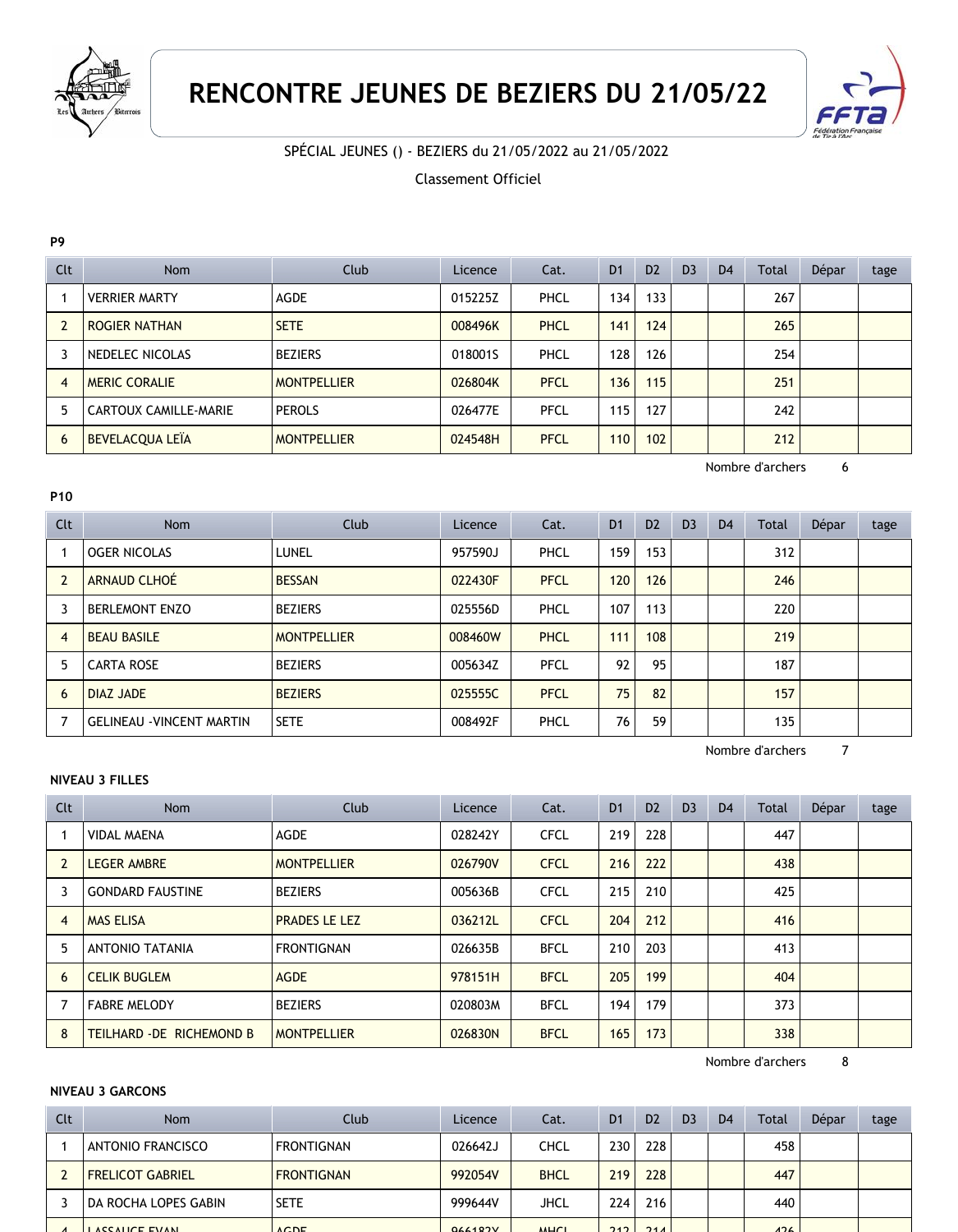| 6  | <b>DUBOISMONTESINOS GAUTHIER</b>   | <b>BEZIERS</b>           | 025028E | <b>MHCL</b> | 204 | 212 |  | 416 |  |
|----|------------------------------------|--------------------------|---------|-------------|-----|-----|--|-----|--|
|    | <b>SAAS LIVIAN</b>                 | LATTES SAINT JEAN DE VED | 016549N | <b>BHCL</b> | 206 | 208 |  | 414 |  |
| 8  | <b>ANDOLINA LOUKA</b>              | <b>FRONTIGNAN</b>        | 022220C | <b>CHCL</b> | 203 | 207 |  | 410 |  |
| 9  | <b>VIVANCOS LEO</b>                | <b>BEZIERS</b>           | 005048M | <b>MHCL</b> | 204 | 201 |  | 405 |  |
| 10 | <b>PARRINELLO SETH</b>             | <b>PRADES LE LEZ</b>     | 033306C | <b>BHCL</b> | 201 | 190 |  | 391 |  |
| 11 | ARQUIE-HAZEBROUCQ MATHIAS   BESSAN |                          | 026221B | <b>MHCL</b> | 204 | 181 |  | 385 |  |
| 12 | <b>MADY PAUL</b>                   | <b>BEZIERS</b>           | 025004D | <b>MHCL</b> | 190 | 190 |  | 380 |  |
| 13 | <b>BENOIST MARIUS</b>              | <b>BEZIERS</b>           | 024984G | <b>CHCL</b> | 184 | 193 |  | 377 |  |
| 14 | <b>BEAUFORT VALENTIN</b>           | <b>BEZIERS</b>           | 037415U | <b>BHCL</b> | 182 | 179 |  | 361 |  |
| 15 | <b>GAUTHIER ANTHONY</b>            | <b>BEZIERS</b>           | 020800J | <b>MHCL</b> | 178 | 178 |  | 356 |  |
| 16 | <b>WEMYSS ELLIOT</b>               | LATTES SAINT JEAN DE VED | 018039H | <b>MHCL</b> | 188 | 161 |  | 349 |  |
| 17 | LIMONGI ENZO                       | <b>PEROLS</b>            | 979439H | <b>BHCL</b> | 178 | 166 |  | 344 |  |
| 18 | <b>PAPOCCHIA ENZO</b>              | <b>BEZIERS</b>           | 029289L | <b>BHCL</b> | 164 | 148 |  | 312 |  |

Nombre d'archers 18

| Clt            | <b>Nom</b>           | Club                   | Licence | Cat.        | D <sub>1</sub> | D <sub>2</sub> | D <sub>3</sub> | D <sub>4</sub> | <b>Total</b> | Dépar | tage |
|----------------|----------------------|------------------------|---------|-------------|----------------|----------------|----------------|----------------|--------------|-------|------|
|                | <b>FONTAINE EVE</b>  | <b>FRONTIGNAN</b>      | 028640F | <b>BFCL</b> | 204            | 211            |                |                | 415          |       |      |
| $\overline{2}$ | <b>VIDAL LEA</b>     | <b>BESSAN</b>          | 983601G | <b>CFCL</b> | 190            | 195            |                |                | 385          |       |      |
|                | BEZIAT ZOÉ           | <b>SETE</b>            | 027847U | <b>MFCL</b> | 187            | 196            |                |                | 383          |       |      |
| $\overline{4}$ | <b>FILLAUD ELISE</b> | <b>LUNEL</b>           | 017412B | <b>BFCL</b> | 192            | 188            |                |                | 380          |       |      |
| 5              | <b>FONTANA EVA</b>   | AC VALLÉE DE L'HÉRAULT | 030863X | <b>CFCL</b> | 185            | 181            |                |                | 366          |       |      |
| 6              | <b>BRUN HELLENE</b>  | AC VALLÉE DE L'HÉRAULT | 024787T | <b>CFCL</b> | 172            | 157            |                |                | 329          |       |      |
| 7              | <b>TRAVASSO EMMA</b> | <b>SETE</b>            | 999645W | <b>MFCL</b> | 164            | 151            |                |                | 315          |       |      |

Nombre d'archers 7

### **NIVEAU 2 GARCONS**

**NIVEAU 2 FILLES**

| Clt            | <b>Nom</b>                | <b>Club</b>              | Licence | Cat.        | D <sub>1</sub> | D <sub>2</sub> | D <sub>3</sub> | D <sub>4</sub> | Total | Dépar | tage |
|----------------|---------------------------|--------------------------|---------|-------------|----------------|----------------|----------------|----------------|-------|-------|------|
|                | <b>BERNARD CLAIN LINK</b> | AC VALLÉE DE L'HÉRAULT   | 004706R | <b>MHCL</b> | 207            | 208            |                |                | 415   |       |      |
| $\overline{2}$ | <b>CLAUDE HUGO</b>        | <b>MONTPELLIER</b>       | 025261H | <b>BHCL</b> | 203            | 203            |                |                | 406   |       |      |
| 3              | TURQUAY MATHÉO            | LUNEL                    | 982818F | <b>BHCL</b> | 199            | 198            |                |                | 397   |       |      |
| $\overline{4}$ | ROUCHVASSALERIE TIMÉO     | <b>BEZIERS</b>           | 036683Y | <b>MHCL</b> | 190            | 204            |                |                | 394   |       |      |
| 5              | <b>FILKOV ANTON</b>       | LATTES SAINT JEAN DE VED | 021138B | <b>BHCL</b> | 183            | 191            |                |                | 374   |       |      |
| 6              | <b>MAZZEGA TOMMASO</b>    | <b>LUNEL</b>             | 023858H | <b>CHCL</b> | 171            | 191            |                |                | 362   |       |      |
| $\overline{7}$ | <b>DUPUY TRISTAN</b>      | LUNEL                    | 018537Z | <b>BHCL</b> | 179            | 180            |                |                | 359   |       |      |
| 8              | <b>POULALION GABIN</b>    | <b>PEROLS</b>            | 983944E | <b>BHCL</b> | 171            | 180            |                |                | 351   |       |      |
| 9              | <b>BIAGIONI LEANDRO</b>   | <b>MONTPELLIER</b>       | 011987E | <b>BHCL</b> | 152            | 120            |                |                | 272   |       |      |
| 10             | <b>RANSANT MAXIME</b>     | <b>BEZIERS</b>           | 018037F | <b>MHCL</b> | 35             |                |                |                | 35    |       |      |

Nombre d'archers 10

#### **NIVEAU 1 FILLES**

| Clt                           | Nom                  | Club         | Licence | Cat.        | D <sub>1</sub> | D <sub>2</sub> | D <sub>3</sub> | D <sub>4</sub> | <b>Total</b> | Dépar | tage |
|-------------------------------|----------------------|--------------|---------|-------------|----------------|----------------|----------------|----------------|--------------|-------|------|
|                               | PASCAL--BOVAGNE MIRA | LUNEL        | 021791L | MFCL        | 176            | 202            |                |                | 378          |       |      |
| $\overline{\phantom{a}}$<br>L | BERTAUX OCEANE       | <b>LUNEL</b> | 021789J | <b>MFCL</b> | 198            | 167            |                |                | 365          |       |      |